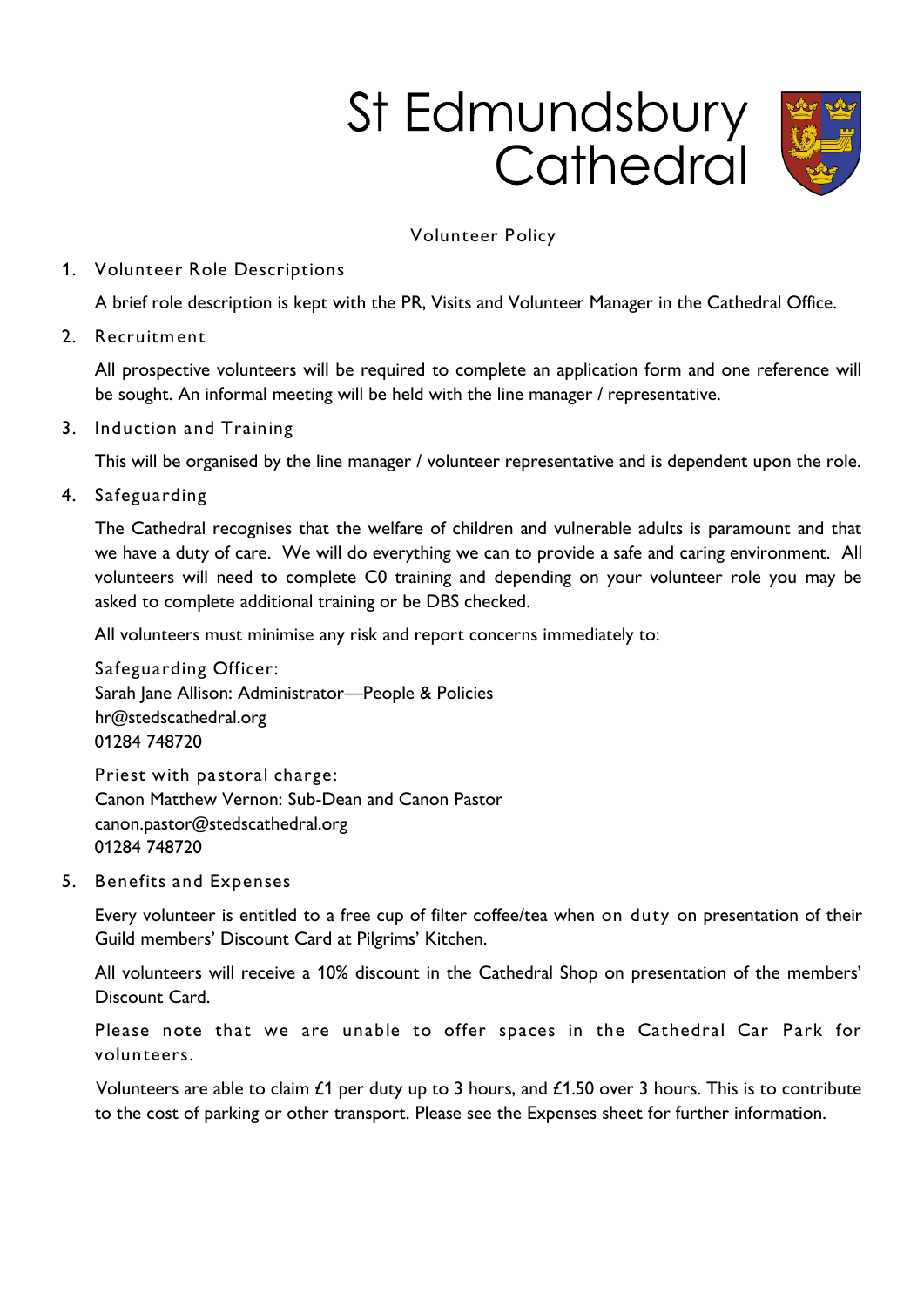## **6. Supervision and Support**

**Each volunteer is appointed a line manager / representative. Regular meetings will be held to ensure that volunteers are able to carry out their duties satisfactorily without risks to their health, safety and welfare. There will be an Annual General meeting for all volunteers in the Guild of St Edmund.** 

*When things go wrong:* **Volunteers with suggestions, concerns or complaints about their volunteering should discuss these with their line manager / volunteer representative. Any unresolved issue may be referred to the PR, Visits and Volunteer Manager or the Administrator.** 

**Volunteers are an important and valued part of St Edmundsbury Cathedral. The line manager / representative can invite a volunteer to a meeting to discuss their role if there are concerns about a volunteer's behaviour or where the volunteer is not abiding by the expectations set out in the Volunteer Agreement. Should the situation not improve after a reasonable amount of time, a second meeting may be called and, if the situation cannot be rectified, it may be appropriate for the volunteer to step down from their duties.**

**7. Insurance**

**The Cathedral is covered by Public Liability Insurance without age restriction. We are covered for Personal Accident for volunteers up to the age of 80 (this does not mean that you must stop volunteering at this age—but please see section 12 below).**

**8. Health and Safety**

**The Cathedral has a responsibility for ensuring the safety of all its staff, volunteers and visitors. You should ensure that no action you take endangers yourself or others. Regular updates and reminders (either through training sessions or through written instruction) will be given to ensure the welfare of everyone at the Cathedral.**

**9. Data Protection**

**The Cathedral is required to tell you about the personal data that we collect about you and what we do with that information, including how we use, store, transfer and secure your personal data. You confirm that you shall at all times comply with all relevant data protection legislation and all obligations imposed on you under the Cathedral Information Systems Security Policy, Data Protection Policy and Privacy Information Notice from time to time in force.**

**10. Confidentiality**

**Volunteers may be party to confidential information whilst volunteering. This information must remain confidential and must not be divulged to a third party. Volunteers should not speak to the media, nor use social media concerning the Cathedral's operations or policy without consent of Chapter.** 

**11. Policies** 

**All volunteers should be familiar and comply with the Cathedral's Policies where applicable All policies can be found in Cathedral Reception, in the Vestry, in the Shop and in Pilgrims' Kitchen. Copies can also be found on the Intranet.**